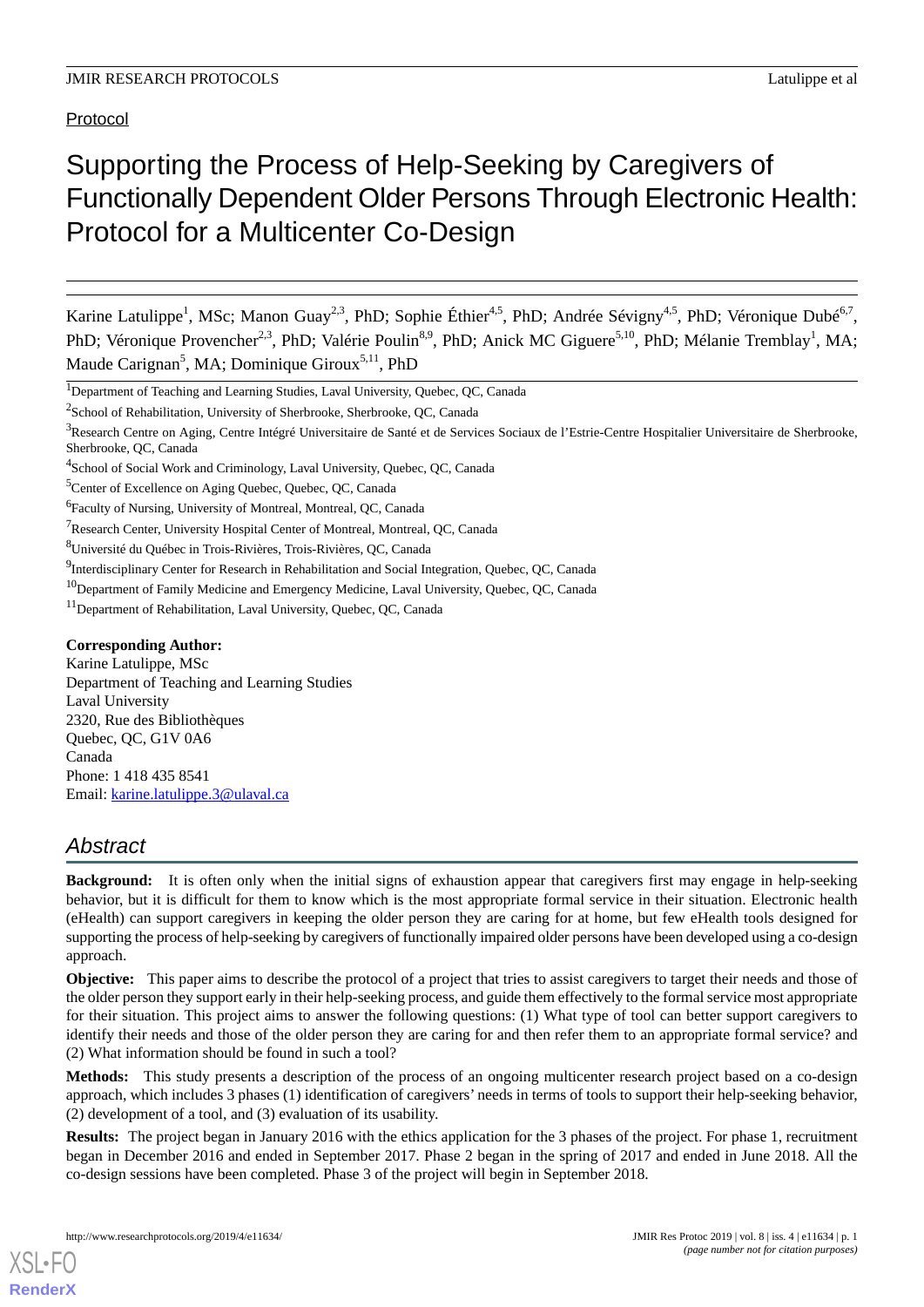**Conclusions:** Although there are some challenges associated with this type of methodology, the methodology still remains relevant, as it involves future users in the development of a tool, which increases the chances that the tool will meet the users' needs.

#### **International Registered Report Identifier (IRRID):** DERR1-10.2196/11634

*(JMIR Res Protoc 2019;8(4):e11634)* doi:  $10.2196/11634$ 

## **KEYWORDS**

caregivers; aged; help-seeking behavior, community-based participatory research; eHealth; telemedicine

# *Introduction*

## **Background**

Aging of the population leads to a reorganization of health and social services (HSS) for older persons because of the greater pressure on the HSS network. Keeping older persons in their homes as long as possible is economically and socially desirable [[1\]](#page-6-0). Moreover, this wish is shared by the older persons themselves [[2\]](#page-6-1). Nonetheless, this depends, in part, on caregivers [[3\]](#page-6-2). A caregiver, in this study, refers to anyone who provides care and services to a functionally impaired older person on a voluntary and weekly basis [\[3\]](#page-6-2). Although it is gratifying for a number of caregivers, contributing to looking after older persons at home is a task that can prove demanding on a day-to-day basis. Caregivers feel poorly equipped to assume this role, which is described by some as a moral responsibility [[4\]](#page-6-3). Moreover, success in home care for older persons depends on the capacity to respond to the needs of those suffering a loss of independence [[5,](#page-6-4)[6\]](#page-6-5). There are many risks for the older person when the support is inadequate or when the burden is too great [\[7](#page-6-6)]. Reinhard et al [\[7](#page-6-6)] report such potential risks as (1) abuse, (2) medication errors, (3) negligence, and (4) conflicts with the caregiver.

Electronic health (eHealth) can support caregivers in keeping the older person they are caring for at home [\[8](#page-6-7)]. Indeed, a number of arguments support the idea of turning to eHealth to help caregivers of functionally impaired older persons in their role. These include acceptability [\[9](#page-6-8)], the current use of the internet [\[10](#page-6-9)], fewer problems related to moves and respite [[8\]](#page-6-7), reduced costs [\[11](#page-6-10)], its availability at all times and in all locations [[12\]](#page-6-11), the possibilities of using a variety of pedagogical modalities [\[13](#page-6-12)], and the efficacy of this type of intervention [[14\]](#page-6-13).

Telemedicine, tele-assistance, assistive technologies, communication-linked technologies, tracking systems, Web-based services, and mobile apps [[15\]](#page-6-14) are among the various types of eHealth tools for caregivers. Few of these tools were developed with a co-design approach. In addition, very few eHealth tools developed for caregivers have specifically focused on the process of seeking help. It is often only when the initial signs of exhaustion appear that caregivers first undertake the process of help-seeking behavior, but it is difficult for them to know which is the most appropriate formal service in their situation, without assistance from HSS professionals [[7\]](#page-6-6).

With the objective of developing an eHealth tool, which supports the process of caregivers' help-seeking behavior, a review of the literature was conducted to identify different theoretical models that could support this process.

## **Theoretical Frame**

We found a number of works bearing on modeling of the process of help-seeking [\[16](#page-6-15)-[25\]](#page-7-0). Nevertheless, there is no consensus on the greater relevance of any 1 model [\[25\]](#page-7-0). *Levkoff's help-seeking behavior model for dementia* seems to correspond to the process of help-seeking behavior for the caregiver until the latter contacts a care provider [[22\]](#page-7-1). Indeed, this model is specific to the help-seeking behavior for dementia and includes 4 components: the illness and the experience of symptoms, evaluation of symptoms, the decision to look for formal services, and contact with care providers. Recognizing the symptoms (either by the one being helped or by the caregiver) begins the process of help-seeking behavior. Subsequently, the caregiver must interpret the symptoms (using cognitive and sensory capacities), evaluating the degree of severity and the potential duration. The decision to seek help and to contact a care provider depends on a number of factors. To better understand the limitations of these last 2 steps, we identified in a previous study [[26\]](#page-7-2) 5 categories of factors influencing the search for assistance: informational factors, factors linked to the service, experiential factors, personal factors, and relational factors. Each stage of *Levkoff's help-seeking behavior model for dementia* and the comprehension of factors limiting the recourse to formal services offer a potential transition where interventions could facilitate the process of assistance.

#### **Objectives**

Consistent with this perspective, the purpose of this paper is to describe the protocol of a project that aims to assist caregivers to target early in their help-seeking process their needs and those of the older person they support and guide them effectively to the formal service most appropriate to their situation. The 3 objectives of the project are (1) identifying the needs of the caregivers in terms of tools to accompany their process of help-seeking behavior, (2) developing a tool for caregivers that corresponds to the needs they have expressed, and (3) evaluating the usability of the tool.

# *Methods*

#### **Research Design**

To attain these objectives, this study is based on a participatory design, more specifically, a co-design approach. Co-design is defined as the creation of useful knowledge and actions, in this case, an eHealth tool, which involves groups experiencing the issue, even in the research process; they assume simultaneously the role of creators, decision makers, and users [\[27](#page-7-3)]. Thus, caregivers, acting as designers, can intervene directly in their future eHealth tool and draw upon their knowledge to develop

 $XS$  $\cdot$ FC **[RenderX](http://www.renderx.com/)**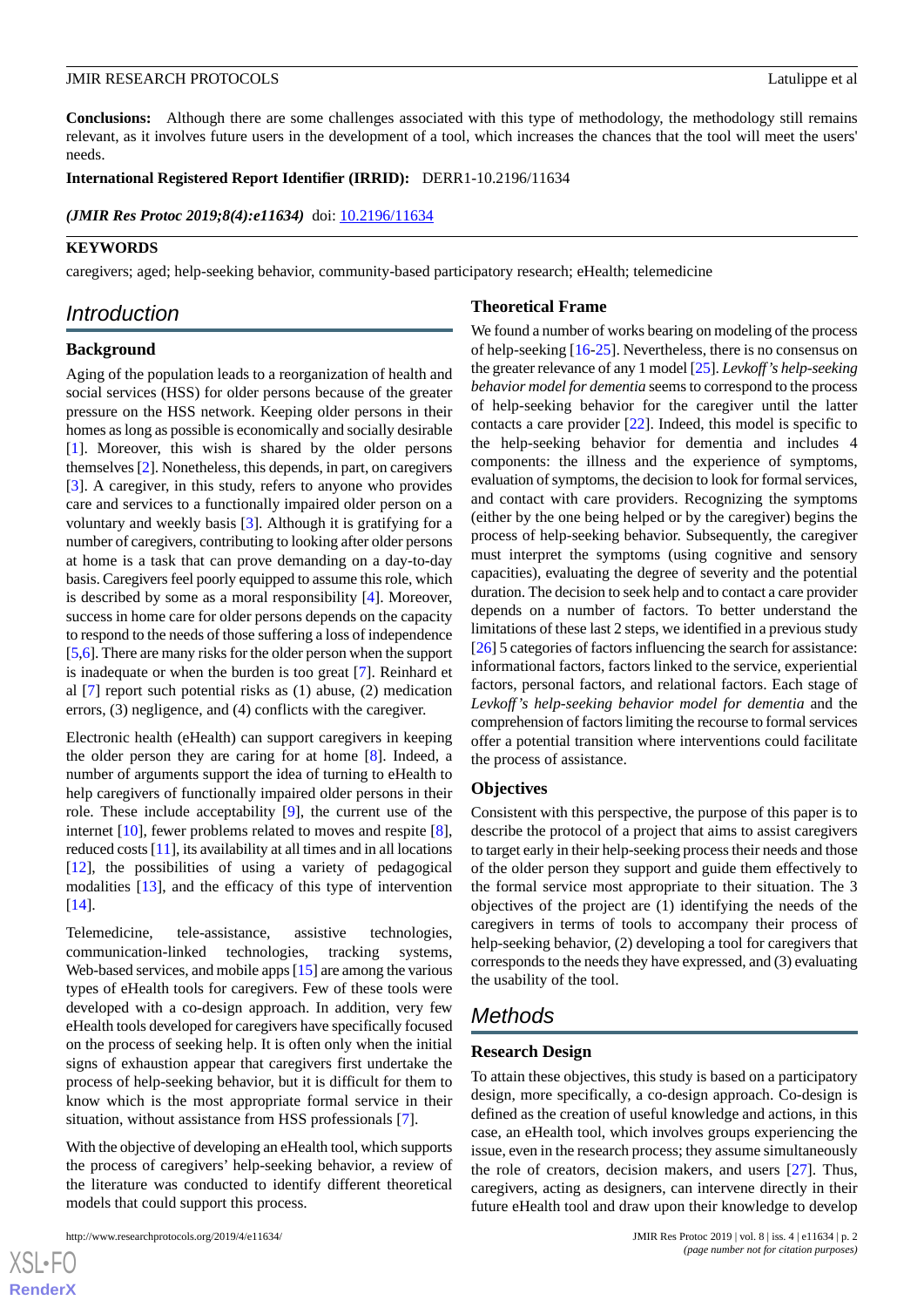technologies that respect their needs and their ways of doing things [[28\]](#page-7-4). This project has 3 phases [\(Figure 1](#page-2-0)). The objective of phase 1 is to identify the needs of caregivers of functionally impaired older persons. On the basis of the results from this phase, the objective of phase 2 will be to co-design an eHealth tool to support the help-seeking process of caregivers. Finally, phase 3 will be a usability study aimed to verify the results obtained with the co-design process.

## **The Research Sites**

The study takes place in 11 regions of Québec (Côte-Nord, Mauricie, Centre-du-Québec, Capitale-Nationale, Chaudière-Appalaches, Montérégie, Bas St-Laurent, Gaspésie, Outaouais, Montréal, and Laval). The meeting places vary, depending on the availability of locations (eg, municipal or community premises or those connected to the HSS network).

## **Participants and Selection Criteria**

The number of participants and the selection criteria for each group of participants are as follows.

- 1. Caregivers: The objective is to recruit a total of 50 caregivers. In the context of this project, any person who provides unremunerated assistance on a sustained (weekly) basis to a functionally impaired older person will be considered a caregiver.
- 2. Community workers: The goal is to have 30 members of community associations involved in this project. These must offer services or interact directly with caregivers of functionally impaired older persons.
- 3. Health and social service professionals (HSSP): The objective is to involve 30 professionals from the public sector of HSS. Like the community workers, these must offer services or interact directly with caregivers of functionally impaired older persons. They may be nurses, nursing assistants, client care attendants, home care workers, occupational therapists, physiotherapists, doctors, social workers, psychologists, or others.

## <span id="page-2-0"></span>**Recruitment**

To have access to a diversity of perspectives, it is hoped that the participants will present a variety of characteristics, in terms

of their profession (social worker, occupational therapist, physiotherapist, doctor, nurse, etc), their organization (administrative agency, association, organization, and other), and their sociodemographic attributes. A purposive sampling strategy will be used via advertising in local community centers, family medicine groups (FMGs), and community organizations. For the HSSP, direct contact will be made with the management of older persons services. The latter will target potential participants as a function of selection criteria, and the HSSP will establish contact with the research team. A network sampling approach will also be used as recruitment through advertising alone will be insufficient to reach all the types of participants targeted. Thus, community organizations (through a direct approach) and HSSP willing to recruit caregivers to participate in the study will be solicited. When caregivers express interest in participating in the study, HSSP and community workers will be asked to transmit their coordinates so that research agents could establish contact with them.

## **The Research Team**

All stages (recruitment, data collection, and analysis) will be done by 1 or more members of the research team. The research team is made up of the study director; a researcher in gerontology (DG); 2 doctoral students (KL and MT), one of who has experience in user experience and the other in participatory studies; and finally, a research professional with expertise in qualitative research (MC).

## *Phase 1 (Objective 1): Identify the Needs of Caregivers in Terms of Tools to Support Their Process of Help-Seeking Behavior*

#### **Online Questionnaire**

## *Data Collection*

A total of 2 distinct forms of data collection will be used to document caregivers' needs for support in their process of seeking help. The first is targeted at community workers and those from the Québec HSS network. They will be consulted via an online questionnaire inspired by Levkoff's help-seeking behavior model for dementia [[22\]](#page-7-1) (see [Multimedia Appendix](#page-6-16) [1\)](#page-6-16).

Figure 1. Phases of project. AC: advisory committee session; CoD: co-design session.

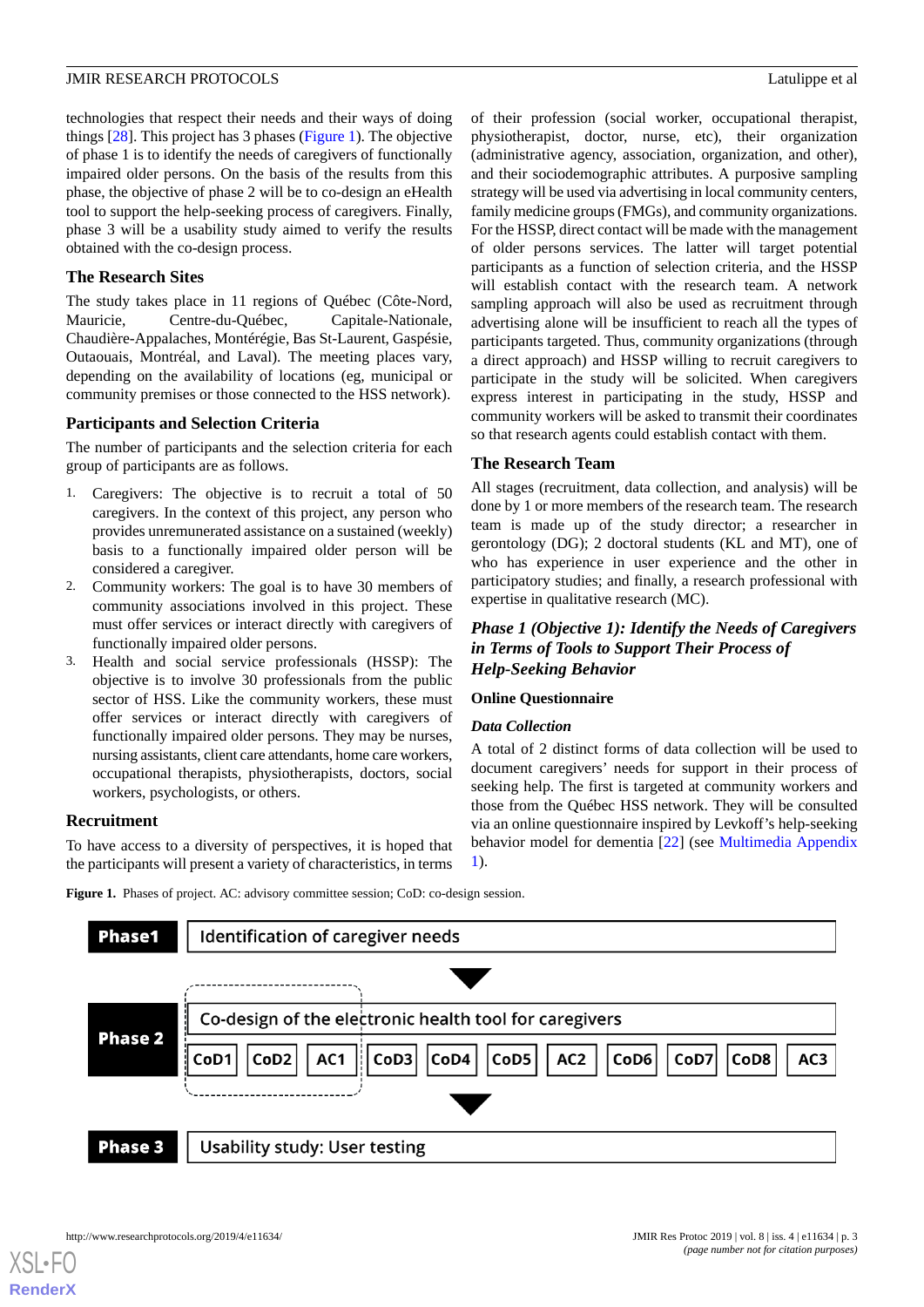#### *Analysis*

Considering that the online questionnaire is essentially composed of open-ended questions, we will use the method of analytical questioning [[29\]](#page-7-5). The NVivo software (QSR International) [[30\]](#page-7-6) will be used to facilitate this analysis.

#### *Participants*

The participation of 55 HSSP or community workers (approximately 5 participants per targeted region) or a number sufficient to reach the data saturation level is envisaged. The goal is, above all, to reach data saturation.

#### **Individual Interviews**

#### *Data Collection*

The second form of data collection consists of semidirected individual interviews with caregivers. The interview plan covers sociodemographic data (including a profile of the use of digital tools such as the internet, electronic tablets, and mobile phone); open-ended questions also based on Levkoff's help-seeking behavior model for dementia [\[22](#page-7-1)]; and finally, a questionnaire related to the level of literacy, the All Aspects of Health Literacy Scale (AAHLS) [[31\]](#page-7-7) (see [Multimedia Appendix 2](#page-6-17)). This measure is important to consider in the development of an eHealth instrument designed for a group, which is homogeneous in its role (in other words, all people who care for an older person) but heterogeneous in its characteristics (with widely varying ages and levels of education). The AAHLS has been validated in English for individuals aged between 18 and 65 years in face-to-face encounters but may be adapted to telephone interviews as it is a self-evaluation measure rather than a direct evaluation of capacities. With this measure, it is not a case of categorizing the levels of literacy but rather of developing a descriptive analysis of participants' capacities [\[31](#page-7-7)]. The instrument was translated into French (a free translation) and tested beforehand.

## *Analysis*

As for the online questionnaire, we will rely on analysis through analytical questioning [\[29](#page-7-5)]. The NVivo software [[30\]](#page-7-6) will be used to facilitate this analysis.

## *Participants*

We expect the participation of 27 caregivers (approximately 2 to 3 participants per targeted region) or a sufficient number to reach the data saturation point.

## *Phase 2 (Objective 2): Develop a Tool for Caregivers That Meets the Needs They Have Expressed*

## **Co-Design Workshops**

In general, co-design includes the creation of a group comprising 8 to 12 people, who jointly develop an eHealth instrument over 3 to 5 co-design meetings, lasting between 90 min and a day [[32](#page-7-8)[-37](#page-7-9)]. Nonetheless, in the context of this project, it is, on the one hand, unrealistic to develop a tool supporting the process of help-seeking behavior in merely 5 working sessions. On the other hand, it is also unrealistic to involve caregivers in all the sessions of such a process, given their onerous responsibilities and lack of available time. In addition, it is important to include the perspective of a number of regions of Québec to take account

 $XS$  $\cdot$ FC **[RenderX](http://www.renderx.com/)** of the differences in available resources. We, therefore, opted for a different methodology, that is, each co-design session will be composed of a different group. It consists of 8 co-design sessions (with participants of the 11 administrative regions targeted by the project), which will take place over a period of 13 months. The co-design sessions will last 3 hours and will be facilitated or moderated by the research team. Each co-design session is scheduled to continue the work of the previous session until a prototype is made. We aim to have approximately 1 month between sessions to allow the research team to analyze the data and prepare for the next session based on the results of the previous session and at the same time, respect the end of funding. These working sessions will be interspersed with meetings with an advisory committee (which also includes caregivers, community workers, and HSSP) whose mandate is to guide the progression of the prototype and ensure continuity, so that the material stemming from the working sessions is truly integrated into the prototype ([Figure 1](#page-2-0)).

Co-design involves the use of tools and techniques, which combine narratives, creativity, and imagination [\[38](#page-7-10)]. A variety of methods will be used (group discussions, world café, individual work, collective sessions, and mock-ups) to ensure we reach all participants based on their individual characteristics and to guarantee that power is shared within the group. This process is intended to be iterative, varying from one session to the next, to cover all the issues effectively. The collaboration of a user experience expert will be necessary to direct the planning of objectives for each session. The results of phase 1 of the project will be presented to the co-designers to fully integrate knowledge about caregivers'needs for support in their process of seeking help.

## **Data Collection**

The data will be obtained from (1) notes taken by the team, (2) artifacts produced by each group, and (3) notes taken after the working sessions via a meeting with the research team to share their impressions. The co-design sessions and those of the advisory committee will be filmed to further develop certain aspects of other methods of data collection if necessary.

## **Analysis**

An analysis by analytical questioning [\[29](#page-7-5)] will also be performed using NVivo software [[30\]](#page-7-6) to meet the objectives of each session. The final form of the tool (website, mobile app, etc) is unknown as it is the co-designers who will decide on its ultimate version.

#### **Participants**

We aim to recruit 6 to 10 participants in each co-design (caregivers, community workers, and HSSP) with a majority of caregivers to ensure a strong voice from this subgroup.

## *Phase 3 (Objective 3): Evaluating the Tool's Usability and User Satisfaction*

The third phase is planned to gauge the instrument's usability. This is a matter of observing potential future users accomplish tasks using the tool, with the aim of identifying any potential problems. Furthermore, 2 distinct methods will be used for the study of usability [[39\]](#page-7-11) in the context of an individual encounter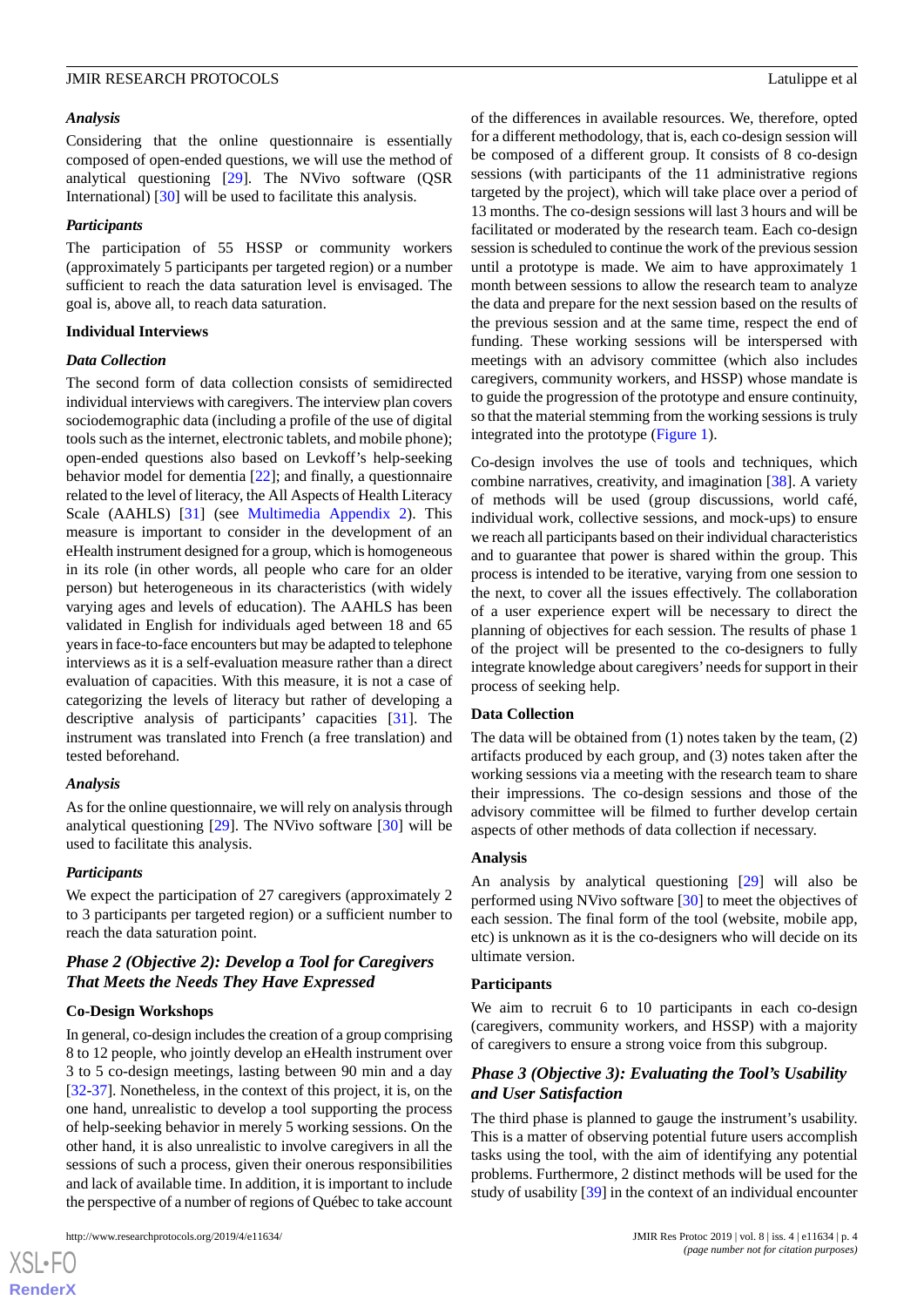with the participant in a location of their choice, for a maximum of 1 hour. The 2 methods employed are the think-aloud approach, to measure usability, and the questionnaire, to measure user satisfaction.

#### **Think-Aloud Method**

First, in a process of digital tool development, the think-aloud method is frequently used to reveal usability problems that the user might encounter with the tool [[39\]](#page-7-11). In general, this method aims to capture a systematic process of thinking aloud and analyze this process to gain a deeper appreciation of any problems, which could arise during the use of the digital tool [[40\]](#page-7-12). As this think-aloud method can prove difficult for participants, a trial run will take place with a task similar to that which will be actually evaluated [[40\]](#page-7-12). These will both take place after the tool is developed (phase 2).

#### **Data Collection**

The sessions will be filmed in a context, which includes the individual and the tool, as well as another screen, which allows the user to see directly what is happening with the tool. This will allow for the transcription of all the verbal data and permit us to associate them with the digital tool.

#### **Analysis**

The transcriptions will be coded to identify step by step how the person performs the task, as well as the problems encountered. The codes will be generated through an inductive approach [[40](#page-7-12)].

#### **Participants**

The selection of a representative sample of potential users is crucial with this type of method, which includes those with a variety of skills. Although it is generally admitted that calling upon 5 participants is sufficient for a usability study, seeking the participation of 10 individuals with diverse perspectives increases the validity of the results by 25% [[41\]](#page-7-13). Consequently, a purposive sample with 5 caregivers and 5 community workers or HSSP is our objective.

#### **Questionnaire**

## *Data Collection*

As for user satisfaction (the second method), the most common method used is the questionnaire [[39\]](#page-7-11). The standardized questionnaires used most often are those for user interaction satisfaction, the modified technology acceptance model questionnaire, and the International Business Machines Corporation (IBM) usability questionnaire [[39\]](#page-7-11). The modified technology acceptance model questionnaire was conceived in a telemonitoring context and is less relevant to this study [[42\]](#page-7-14). The questionnaire for user interaction satisfaction in its shorter version includes 20 questions with responses on a scale from 1 to 10. The purchase of a license is required. As for the IBM usability questionnaire [[43\]](#page-8-0), it contains 19 questions with responses on a scale from 1 to 7. This questionnaire is designed to be administered after the performance of the task, that is, immediately after the think-aloud method. It is the latter questionnaire, which was selected for this study.

#### *Analysis*

A descriptive analysis will be performed (means, percentage).

#### *Participants*

The participants will be the same who have done the think-aloud exercise. The questionnaire will be administered during the same session.

## **Ethical Considerations**

This project was approved by the Comité d'éthique de la recherche des Centres de santé et de services sociaux de la Vieille-Capitale (the Research Ethics Committee of the Health and Social Service Centres of the Old Capital). As this is a multicenter project, it also needed and received the approval of each research ethics committee of HSS network centers for the regions targeted through a formal agreement. There is no compensation offered for phase 1 of the project, as this stage does not involve any traveling. A monetary compensation of Can \$20 for each participant is, however, planned for phases 2 and 3. There are no physical or moral risks to the study participants. However, it is possible that this could be inconvenient due to a required reorganization of the usual routine or supervision. Throughout the research, the raw data will be rendered anonymous before being analyzed. Only 2 research professionals will have access to the list containing the names and codes, which will be stored separately from the research material, data, and information and consent forms. All the research material, including the information and consent forms and the recordings, will be kept in a locked filing cabinet in a locked room. The digital data will be stored in encrypted files, access to which will be protected by the use of a password to which only the principal researcher and research assistants will have access. Finally, all the material and data will be kept for 5 years and then destroyed.

Peer review of the protocol required by the ethics committee is presented in [Multimedia Appendix 3.](#page-6-18)

## *Results*

The project began in January 2016 with the ethics application for the 3 phases of the project. Ethical approval was received in November 2016. Thus, participants could not be recruited for 11 months. For phase 1, recruitment began in December 2016 and ended in September 2017. By August 2017, 38 community workers and HSSP had completed the online survey. In addition, 15 caregivers have been interviewed. A paper is being written to present the results of phase 1.

Phase 2 began in the spring of 2017 and ended in June 2018. All the co-design sessions have been completed. A prototype has been developed and is being improved following feedback from participants in the recent co-design sessions. Moreover, 3 papers are being written to present the results of phase 2.

Phase 3 of the project will take place from September 2018 to December 2018.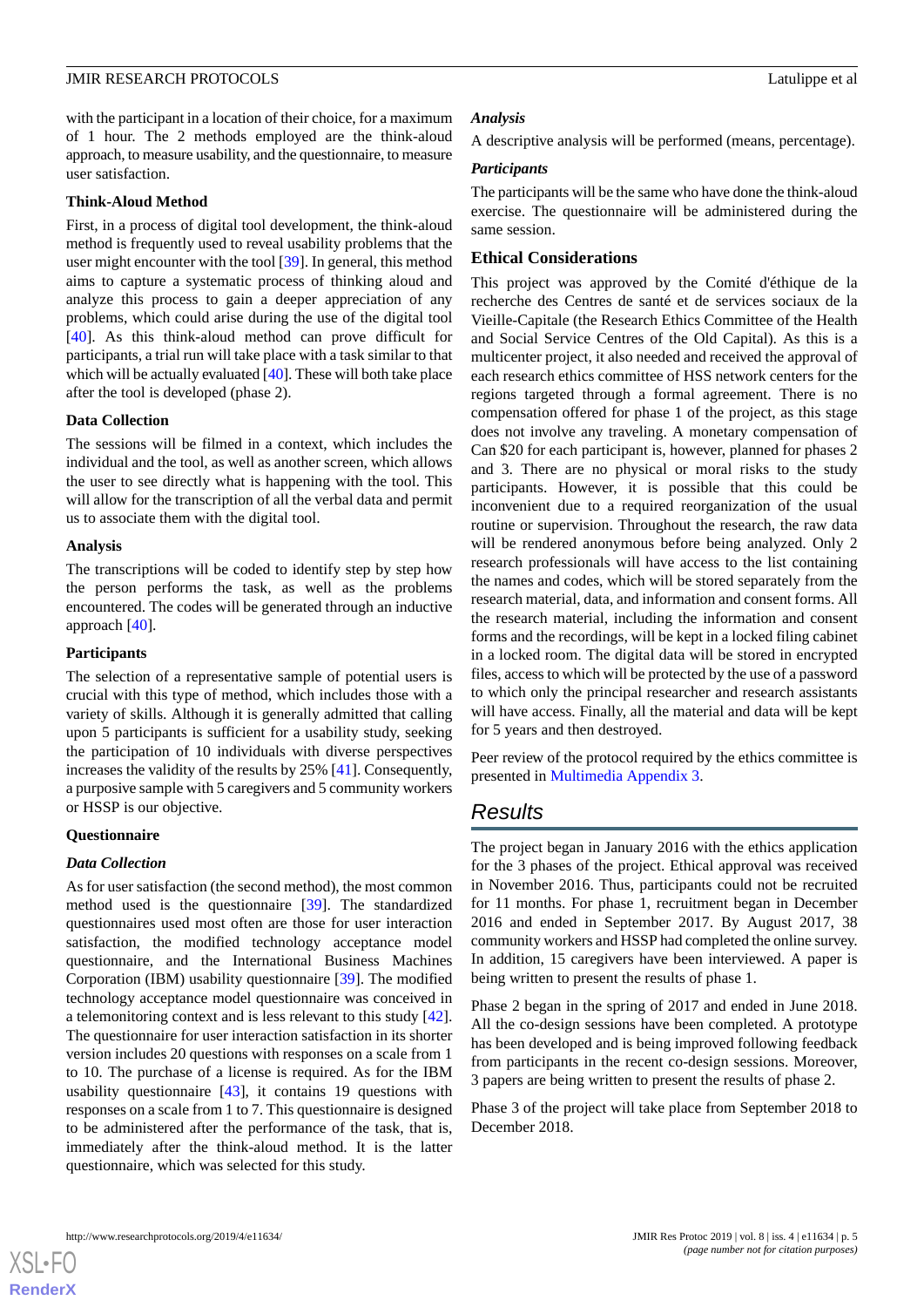# *Discussion*

## **Reminder of the Purpose of the Study**

Keeping older persons at home largely depends on the help provided by caregivers. However, they need support to identify the needs of the older person they are assisting, their own needs, and the formal services available to meet them [\[26](#page-7-2)]. The goal of this multicenter project is to develop an eHealth instrument, which will facilitate this process of looking for help. Nonetheless, this project, following the process chosen by the research team, entails certain challenges.

## **Challenges Met Until Now**

One of the first challenges encountered was obtaining ethical approval. On the one hand, the multicenter nature of the project required obtaining a letter of support from each of the 11 organizations of the HSS network selected by the project. The presentation of the project and the different intermediaries and particularities for each organization were such that 11 months were necessary to complete the ethical process.

Another challenge was that of the recruitment of caregivers, this is, of course, a challenge common to other projects involving those kinds of persons [[8\]](#page-6-7). Although more than 30 FMGs were contacted to request the participation of caregivers, this did not result in the recruitment of any participants. In addition to the fact that we do not have the confirmation that the FMGs actually posted the study project, we hypothesize that the caregivers do not recognize themselves as a caregiver or legitimate to bear this identity [[26\]](#page-7-2) and, therefore, do not feel concerned by the project unless the approach is straightforward. To date, the optimal method of recruitment has been through contact with community workers and HSSP. Nevertheless, on the one hand, this reduces the potential number of caregivers, and on the other hand, it leads to a bias in the selection process, due to the fact that these caregivers already have access to a formal service. Therefore, this is a limitation of the project, which needs to be taken into account during the analysis of the results.

## **Anticipated Challenges**

Moreover, the methodology selected to develop an eHealth tool, which genuinely responds to the needs of caregivers, is based on a co-design approach. To our knowledge, few studies have employed this methodology to develop an eHealth tool for caregivers. Co-design includes future users, in this case, caregivers, in the development of the tool, as co-designers. Therefore, this implies a sharing of power with people untrained in either research or design. This is a challenge not faced by other studies led only by research teams. The sharing of discourse and decision-making power is clearly a major challenge not only for researchers but also for future users [[44\]](#page-8-1). As mentioned by Meiland [\[45](#page-8-2),[46\]](#page-8-3), 1 of the risks of this method is that the users cannot express their own needs or ideas and instead may simply rally around the dominant figures in the group. To lessen this risk, 2 doctoral students will examine this aspect of co-design. The thesis of 1 of the doctoral students associated with this project bears on potentially unspoken elements in co-design sessions, and she will validate the data with individual interviews following the co-design sessions, if some elements of content were not raised. These potentially unspoken issues will be discussed in the working sessions with the advisory committee, to be able to take them into account, while obviously continuing to respect confidentiality. The second student's thesis will bear, among other matters, on the hoped-for genuinely democratic process, which co-design approach can entail. Moreover, the role of the advisory committee is to ensure that the content emerging from the co-design sessions is effectively incorporated into the development of the tool and that it is not simply the preferences and expertise of researchers that prevail.

Another challenge of this project will be to ensure consistency among the different co-design sessions. Usually, the participants are the same from one session to another, which ensures fluidity between sessions and stimulates the acquisition of design skills. This will not be the case in this study. For this reason, previous group decisions should be presented at each new session to ensure participants' understanding and consistency of decision making. In addition, the role of the advisory committee is to ensure consistency. Moreover, the choice of analyzing the data between each session is designed to also maintain this common thread.

Finally, 1 of the common challenges for all co-design projects is the design of a tool by those who do not necessarily possess any expertise in design or even basic computer skills. Among other things, 1 of the pitfalls encountered in this sense is the difficulty of envisaging new technologies or discussing abstract concepts, such as potential functionality, for example [[35\]](#page-7-15). Among the solutions used to counter these problems is the use of prototypes (light and medium fidelity) to help participants visualize what is discussed [[44\]](#page-8-1).

eHealth can support caregivers of older persons in their process of seeking help. This study aims to develop this type of tool through a co-design methodology. Although there are some challenges associated with this type of methodology, it still remains relevant, because it really involves future users in the development of a tool that, in our opinion, increases the chances that it will meet their needs.

## **Acknowledgments**

This study is carried out at the Centre d'excellence sur le vieillissement de Québec (the Québec Centre for Excellence on Aging) of the CHU of Québec-Université Laval. The funds for this study were granted by the ministère de la Famille-programme Québec Ami des Aînés (Ministry for the Family-Québec Friend of Seniors program).

## **Conflicts of Interest**

None declared.

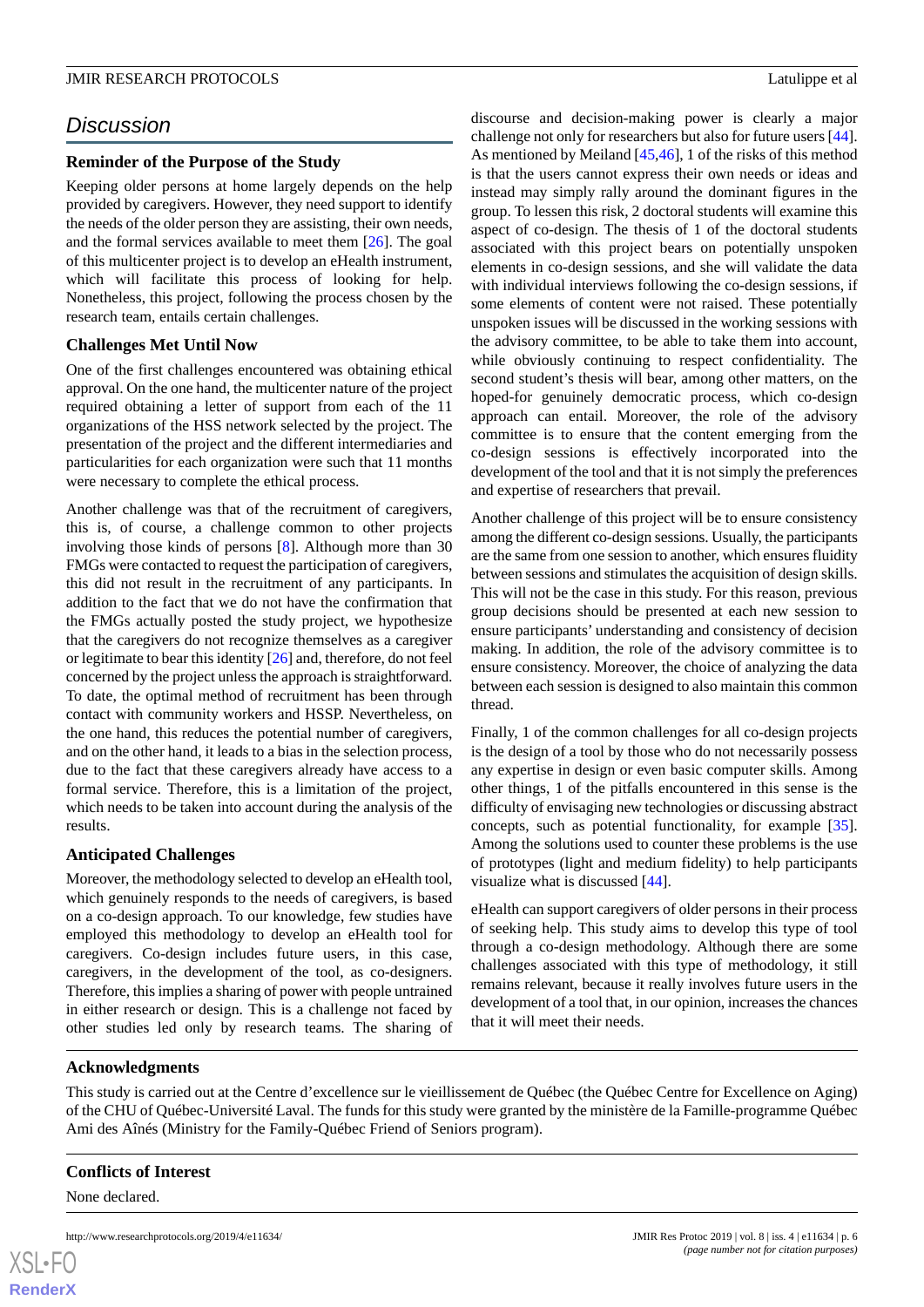## <span id="page-6-16"></span>**Multimedia Appendix 1**

Online questionnaire for health and social services or community workers.

<span id="page-6-17"></span>[[PDF File \(Adobe PDF File\), 51KB-Multimedia Appendix 1](https://jmir.org/api/download?alt_name=resprot_v8i4e11634_app1.pdf&filename=1777f3247094d2c80d0e46118d98a1e2.pdf)]

## **Multimedia Appendix 2**

The interview plan of semidirected individual interviews with caregivers.

<span id="page-6-18"></span>[[PDF File \(Adobe PDF File\), 122KB-Multimedia Appendix 2](https://jmir.org/api/download?alt_name=resprot_v8i4e11634_app2.pdf&filename=bac36ed32c82305ce0f065456333f5ae.pdf)]

## **Multimedia Appendix 3**

Scientific evaluation of the protocol.

[[PDF File \(Adobe PDF File\), 123KB-Multimedia Appendix 3](https://jmir.org/api/download?alt_name=resprot_v8i4e11634_app3.pdf&filename=1205dca622b4bb2134642ef482cd23b9.pdf)]

## <span id="page-6-0"></span>**References**

- <span id="page-6-1"></span>1. Gesano G, Heins F, Naldini A. European Commission. 2009. Regional challenges in the perspective of 2020: Regional desparities and future challenges URL: [https://tinyurl.com/y6qc7ea6f](https://ec.europa.eu/regional_policy/sources/docgener/studies/pdf/challenges2020/regional_challenges_demographic_challenge.pdf) [accessed 2019-03-15] [[WebCite Cache ID](http://www.webcitation.org/

                                76tUZnMOX) [76tUZnMOX\]](http://www.webcitation.org/

                                76tUZnMOX)
- <span id="page-6-2"></span>2. Bossen C, Christensen LR, Grönvall E, Vestergaard LS. CareCoor: augmenting the coordination of cooperative home care work. Int J Med Inform 2013 May;82(5):e189-e199. [doi: [10.1016/j.ijmedinf.2012.10.005\]](http://dx.doi.org/10.1016/j.ijmedinf.2012.10.005) [Medline: [23127539](http://www.ncbi.nlm.nih.gov/entrez/query.fcgi?cmd=Retrieve&db=PubMed&list_uids=23127539&dopt=Abstract)]
- <span id="page-6-3"></span>3. Cranswick K, Dosman D. Statistics Canada. Canada; 2008. Eldercare: What we know today URL: [https://marchofdimes.](https://marchofdimes.ca/EN/advocacy/Documents/eldercare.pdf) [ca/EN/advocacy/Documents/eldercare.pdf](https://marchofdimes.ca/EN/advocacy/Documents/eldercare.pdf) [accessed 2019-03-15] [\[WebCite Cache ID 76tV0cZAl\]](http://www.webcitation.org/

                                76tV0cZAl)
- <span id="page-6-4"></span>4. Éthier S, Boire-Lavigne AM, Garon S. [The Clinical Nurse]. 2013. [Pharmacological Treatment of Alzheimer's Disease: A Moral Responsibility Influencing the Quality of Life and the Burden of Caregivers] URL: [https://tinyurl.com/y4j49tks](http://revue-infirmiereclinicienne.uqar.ca/Parutions/documents/Ethieretal_2013_InfClinicienneVol10no1pp1-10.pdf) [accessed 2019-03-22] [\[WebCite Cache ID 773U0aetv\]](http://www.webcitation.org/

                                773U0aetv)
- <span id="page-6-5"></span>5. Etters L, Goodall D, Harrison BE. Caregiver burden among dementia patient caregivers: a review of the literature. J Am Acad Nurse Pract 2008 Aug; 20(8): 423-428. [doi: [10.1111/j.1745-7599.2008.00342.x\]](http://dx.doi.org/10.1111/j.1745-7599.2008.00342.x) [Medline: [18786017](http://www.ncbi.nlm.nih.gov/entrez/query.fcgi?cmd=Retrieve&db=PubMed&list_uids=18786017&dopt=Abstract)]
- <span id="page-6-7"></span><span id="page-6-6"></span>6. Institut canadien d'information sur la santé. Canadian Institute for Health Information. Ottawa; 2010. [Caring for caregivers at the heart of home care] URL: [https://secure.cihi.ca/free\\_products/Caregiver\\_Distress\\_AIB\\_2010\\_FR.pdf](https://secure.cihi.ca/free_products/Caregiver_Distress_AIB_2010_FR.pdf) [accessed 2019-03-15] [\[WebCite Cache ID 76tVVLzo6\]](http://www.webcitation.org/

                                76tVVLzo6)
- <span id="page-6-8"></span>7. Reinhard SC, Given B, Petlick NH, Bemis A. Supporting family caregivers in providing care. In: Patient Safety and Quality: An Evidence-Based Handbook for Nurses. Rockville: Agency for Healthcare Research and Quality; 2008.
- <span id="page-6-9"></span>8. Cristancho-Lacroix V, Wrobel J, Cantegreil-Kallen I, Dub T, Rouquette A, Rigaud A. A web-based psychoeducational program for informal caregivers of patients with Alzheimer's disease: a pilot randomized controlled trial. J Med Internet Res 2015;17(5):e117 [\[FREE Full text\]](http://www.jmir.org/2015/5/e117/) [doi: [10.2196/jmir.3717](http://dx.doi.org/10.2196/jmir.3717)] [Medline: [25967983\]](http://www.ncbi.nlm.nih.gov/entrez/query.fcgi?cmd=Retrieve&db=PubMed&list_uids=25967983&dopt=Abstract)
- <span id="page-6-10"></span>9. Pot AM, Blom MM, Willemse BM. Acceptability of a guided self-help Internet intervention for family caregivers: mastery over dementia. Int Psychogeriatr 2015 Aug;27(8):1343-1354. [doi: [10.1017/S1041610215000034\]](http://dx.doi.org/10.1017/S1041610215000034) [Medline: [25648589](http://www.ncbi.nlm.nih.gov/entrez/query.fcgi?cmd=Retrieve&db=PubMed&list_uids=25648589&dopt=Abstract)]
- <span id="page-6-11"></span>10. Ducharme F, Dubé V, Lévesque L, Saulnier D, Giroux F. Canadian Journal of Nursing Informatics. 2011. An online stress management training program as a supportive nursing intervention for family caregivers of an elderly person URL: [https:/](https://www.researchgate.net/publication/280055614_An_Online_Stress_Management_Training_Program_as_a_Supportive_Nursing_Intervention_for_Family_Caregivers_of_an_Elderly_Relative_Living_at_Home) [/tinyurl.com/y3r64xkl](https://www.researchgate.net/publication/280055614_An_Online_Stress_Management_Training_Program_as_a_Supportive_Nursing_Intervention_for_Family_Caregivers_of_an_Elderly_Relative_Living_at_Home) [accessed 2019-03-22] [[WebCite Cache ID 773UcMwBx\]](http://www.webcitation.org/

                                773UcMwBx)
- <span id="page-6-12"></span>11. Dawson A, Bowes A, Kelly F, Velzke K, Ward R. Evidence of what works to support and sustain care at home for people with dementia: a literature review with a systematic approach. BMC Geriatr 2015 May 13;15:59 [\[FREE Full text\]](https://bmcgeriatr.biomedcentral.com/articles/10.1186/s12877-015-0053-9) [doi: [10.1186/s12877-015-0053-9\]](http://dx.doi.org/10.1186/s12877-015-0053-9) [Medline: [25967742](http://www.ncbi.nlm.nih.gov/entrez/query.fcgi?cmd=Retrieve&db=PubMed&list_uids=25967742&dopt=Abstract)]
- <span id="page-6-13"></span>12. Williamson SS, Gorman PN, Jimison HB. A mobile/web app for long distance caregivers of older adults: functional requirements and design implications from a user centered design process. AMIA Annu Symp Proc 2014 Nov 14;2014:1960-1969 [\[FREE Full text\]](http://europepmc.org/abstract/MED/25954469) [Medline: [25954469](http://www.ncbi.nlm.nih.gov/entrez/query.fcgi?cmd=Retrieve&db=PubMed&list_uids=25954469&dopt=Abstract)]
- <span id="page-6-14"></span>13. Godwin KM, Mills WL, Anderson JA, Kunik ME. Technology-driven interventions for caregivers of persons with dementia: a systematic review. Am J Alzheimers Dis Other Demen 2013 May;28(3):216-222. [doi: [10.1177/1533317513481091\]](http://dx.doi.org/10.1177/1533317513481091) [Medline: [23528881](http://www.ncbi.nlm.nih.gov/entrez/query.fcgi?cmd=Retrieve&db=PubMed&list_uids=23528881&dopt=Abstract)]
- <span id="page-6-15"></span>14. Boots LM, de Vugt VM, van Knippenberg RJ, Kempen GI, Verhey FR. A systematic review of internet-based supportive interventions for caregivers of patients with dementia. Int J Geriatr Psychiatry 2014 Apr;29(4):331-344. [doi: [10.1002/gps.4016](http://dx.doi.org/10.1002/gps.4016)] [Medline: [23963684\]](http://www.ncbi.nlm.nih.gov/entrez/query.fcgi?cmd=Retrieve&db=PubMed&list_uids=23963684&dopt=Abstract)
- 15. Martínez-Alcalá CI, Pliego-Pastrana P, Rosales-Lagarde A, Lopez-Noguerola JS, Molina-Trinidad EM. Information and communication technologies in the care of the elderly: systematic review of applications aimed at patients with dementia and caregivers. JMIR Rehabil Assist Technol 2016 May 02;3(1):e6 [\[FREE Full text\]](http://rehab.jmir.org/2016/1/e6/) [doi: [10.2196/rehab.5226\]](http://dx.doi.org/10.2196/rehab.5226) [Medline: [28582258](http://www.ncbi.nlm.nih.gov/entrez/query.fcgi?cmd=Retrieve&db=PubMed&list_uids=28582258&dopt=Abstract)]
- 16. Ajzen I. From Intentions to Actions: A Theory of Planned Behavior. In: Action Control. Berlin, Heidelberg: Springer; 1985:11-39.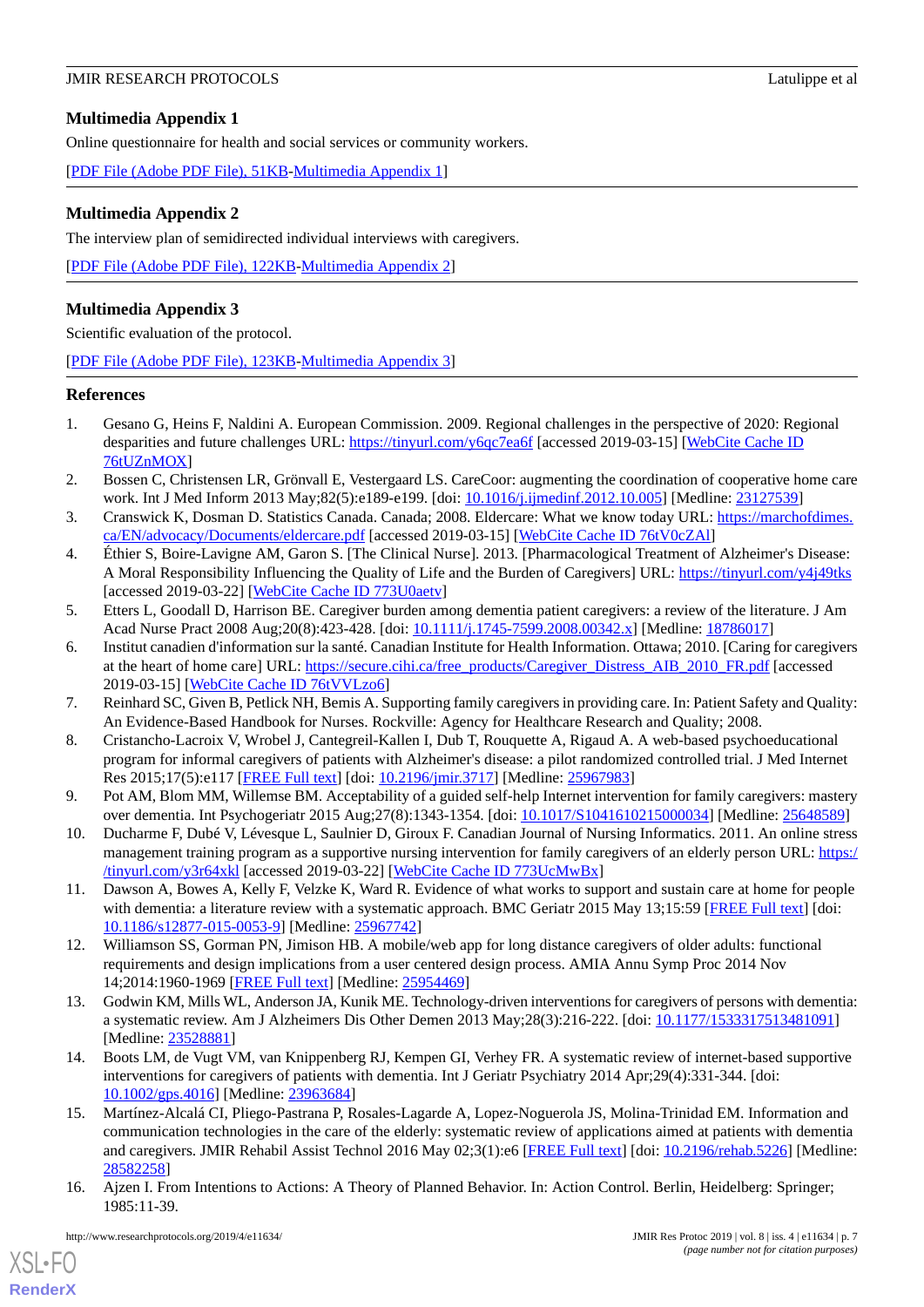- 17. Andersen R, Harada N, Chiu V, Makinodan T. Application of the behavioral model to health studies of Asian and Pacific Islander Americans. Asian Am Pac Isl J Health 1995;3(2):128-141. [Medline: [11567308](http://www.ncbi.nlm.nih.gov/entrez/query.fcgi?cmd=Retrieve&db=PubMed&list_uids=11567308&dopt=Abstract)]
- 18. Biddle L, Donovan J, Sharp D, Gunnell D. Explaining non-help-seeking amongst young adults with mental distress: a dynamic interpretive model of illness behaviour. Sociol Health Illn 2007 Nov;29(7):983-1002 [[FREE Full text](https://doi.org/10.1111/j.1467-9566.2007.01030.x)] [doi: [10.1111/j.1467-9566.2007.01030.x\]](http://dx.doi.org/10.1111/j.1467-9566.2007.01030.x) [Medline: [18092979\]](http://www.ncbi.nlm.nih.gov/entrez/query.fcgi?cmd=Retrieve&db=PubMed&list_uids=18092979&dopt=Abstract)
- 19. Dingwall R. Aspects of Illness. London: Routledge; 2001:1-182.
- 20. Lazarus RS, Folkman S. Stress, Appraisal, and Coping. New York: Springer; 1984.
- <span id="page-7-1"></span>21. Leventhal H, Phillips LA, Burns E. The Common-Sense Model of Self-Regulation (CSM): a dynamic framework for understanding illness self-management. J Behav Med 2016 Dec;39(6):935-946. [doi: [10.1007/s10865-016-9782-2\]](http://dx.doi.org/10.1007/s10865-016-9782-2) [Medline: [27515801](http://www.ncbi.nlm.nih.gov/entrez/query.fcgi?cmd=Retrieve&db=PubMed&list_uids=27515801&dopt=Abstract)]
- 22. Levkoff S, Levy B, Weitzman PF. The role of religion and ethnicity in the help seeking of family caregivers of elders with Alzheimer's disease and related disorders. J Cross Cult Gerontol 1999 Dec;14(4):335-356. [Medline: [14618013](http://www.ncbi.nlm.nih.gov/entrez/query.fcgi?cmd=Retrieve&db=PubMed&list_uids=14618013&dopt=Abstract)]
- 23. Rosenstock IM. Historical origins of the Health Belief Model. Health Educ Monogr 1974 Dec;2(4):328-335. [doi: [10.1177/109019817400200403\]](http://dx.doi.org/10.1177/109019817400200403)
- <span id="page-7-0"></span>24. Wyke S, Adamson J, Dixon D, Hunt K. Consultation and illness behaviour in response to symptoms: a comparison of models from different disciplinary frameworks and suggestions for future research directions. Soc Sci Med 2013 Jun;86:79-87. [doi: [10.1016/j.socscimed.2013.03.007\]](http://dx.doi.org/10.1016/j.socscimed.2013.03.007) [Medline: [23608096](http://www.ncbi.nlm.nih.gov/entrez/query.fcgi?cmd=Retrieve&db=PubMed&list_uids=23608096&dopt=Abstract)]
- <span id="page-7-2"></span>25. Werner P, Goldstein D, Karpas DS, Chan L, Lai C. Help-seeking for dementia: a systematic review of the literature. Alzheimer Dis Assoc Disord 2014;28(4):299-310. [doi: [10.1097/WAD.0000000000000065\]](http://dx.doi.org/10.1097/WAD.0000000000000065) [Medline: [25321607\]](http://www.ncbi.nlm.nih.gov/entrez/query.fcgi?cmd=Retrieve&db=PubMed&list_uids=25321607&dopt=Abstract)
- <span id="page-7-3"></span>26. Latulippe K, Guay M, Giguère A, Provencher V, Sévigny A, Poulin V, et al. [Promoting home support for elderly people with neurocognitive disorders: caregiver perception of the help-seeking process]. Rev Epidemiol Sante Publique 2019 Feb;67(1):43-49. [doi: [10.1016/j.respe.2018.10.002\]](http://dx.doi.org/10.1016/j.respe.2018.10.002) [Medline: [30429062](http://www.ncbi.nlm.nih.gov/entrez/query.fcgi?cmd=Retrieve&db=PubMed&list_uids=30429062&dopt=Abstract)]
- <span id="page-7-5"></span><span id="page-7-4"></span>27. Sanders EB, Stappers PJ. Co-creation and the new landscapes of design. CoDesign 2008 Mar;4(1):5-18. [doi: [10.1080/15710880701875068\]](http://dx.doi.org/10.1080/15710880701875068)
- <span id="page-7-6"></span>28. Kyng M, Greenbaum J. Design at Work: Cooperative Design of Computer Systems. Hillsdale, New Jersey: Lawrence Erlbaum Associates; 1991.
- <span id="page-7-7"></span>29. Paillé P, Mucchielli A. [Qualitative Analysis in Human and Social Sciences]. Paris: Armand Colin; 2012.
- 30. QSR International. NVivo software URL:<http://www.qsrinternational.com> [accessed 2009-06-11] [\[WebCite Cache ID](http://www.webcitation.org/

                 5hRLtofG1) [5hRLtofG1\]](http://www.webcitation.org/

                                5hRLtofG1)
- <span id="page-7-8"></span>31. Chinn D, McCarthy C. All Aspects of Health Literacy Scale (AAHLS): developing a tool to measure functional, communicative and critical health literacy in primary healthcare settings. Patient Educ Couns 2013 Feb;90(2):247-253. [doi: [10.1016/j.pec.2012.10.019\]](http://dx.doi.org/10.1016/j.pec.2012.10.019) [Medline: [23206659\]](http://www.ncbi.nlm.nih.gov/entrez/query.fcgi?cmd=Retrieve&db=PubMed&list_uids=23206659&dopt=Abstract)
- 32. Elf M, Rystedt H, Lundin J, Krevers B. Young carers as co-designers of a web-based support system: the views of two publics. Inform Health Soc Care 2012 Dec;37(4):203-216. [doi: [10.3109/17538157.2012.678450](http://dx.doi.org/10.3109/17538157.2012.678450)] [Medline: [22712442](http://www.ncbi.nlm.nih.gov/entrez/query.fcgi?cmd=Retrieve&db=PubMed&list_uids=22712442&dopt=Abstract)]
- <span id="page-7-15"></span>33. Kattelmann KK, White AA, Greene GW, Byrd-Bredbenner C, Hoerr SL, Horacek TM, et al. Development of Young Adults Eating and Active for Health (YEAH) internet-based intervention via a community-based participatory research model. J Nutr Educ Behav 2014;46(2):S10-S25. [doi: [10.1016/j.jneb.2013.11.006](http://dx.doi.org/10.1016/j.jneb.2013.11.006)] [Medline: [24456834\]](http://www.ncbi.nlm.nih.gov/entrez/query.fcgi?cmd=Retrieve&db=PubMed&list_uids=24456834&dopt=Abstract)
- 34. Khan SA, Ancker JS, Li J, Kaufman D, Hutchinson C, Cohall A, et al. GetHealthyHarlem.org: developing a web platform for health promotion and wellness driven by and for the Harlem community. AMIA Annu Symp Proc 2009 Nov 14;2009:317-321 [\[FREE Full text\]](http://europepmc.org/abstract/MED/20351872) [Medline: [20351872](http://www.ncbi.nlm.nih.gov/entrez/query.fcgi?cmd=Retrieve&db=PubMed&list_uids=20351872&dopt=Abstract)]
- <span id="page-7-9"></span>35. Lindsay S, Bellaby P, Smith S, Baker R. Enabling healthy choices: is ICT the highway to health improvement? Health (London) 2008 Jul;12(3):313-331. [doi: [10.1177/1363459308090051](http://dx.doi.org/10.1177/1363459308090051)] [Medline: [18579630\]](http://www.ncbi.nlm.nih.gov/entrez/query.fcgi?cmd=Retrieve&db=PubMed&list_uids=18579630&dopt=Abstract)
- <span id="page-7-10"></span>36. Smith SA, Whitehead MS, Sheats J, Mastromonico J, Yoo W, Coughlin SS. A community-engaged approach to developing a mobile cancer prevention app: the mCPA study protocol. JMIR Res Protoc 2016 Mar 02;5(1):e34 [[FREE Full text](http://www.researchprotocols.org/2016/1/e34/)] [doi: [10.2196/resprot.5290](http://dx.doi.org/10.2196/resprot.5290)] [Medline: [26935995\]](http://www.ncbi.nlm.nih.gov/entrez/query.fcgi?cmd=Retrieve&db=PubMed&list_uids=26935995&dopt=Abstract)
- <span id="page-7-12"></span><span id="page-7-11"></span>37. Winterling J, Wiklander M, Obol CM, Lampic C, Eriksson LE, Pelters B, et al. Development of a self-help web-based intervention targeting young cancer patients with sexual problems and fertility distress in collaboration with patient research partners. JMIR Res Protoc 2016 Apr 12;5(2):e60 [\[FREE Full text\]](http://www.researchprotocols.org/2016/2/e60/) [doi: [10.2196/resprot.5499](http://dx.doi.org/10.2196/resprot.5499)] [Medline: [27073057](http://www.ncbi.nlm.nih.gov/entrez/query.fcgi?cmd=Retrieve&db=PubMed&list_uids=27073057&dopt=Abstract)]
- <span id="page-7-13"></span>38. Simonsen J, Robertson T. Routledge International Handbook of Participatory Design. New York: Routledge; 2012:1-300.
- <span id="page-7-14"></span>39. Yen PY, Bakken S. Review of health information technology usability study methodologies. J Am Med Inform Assoc 2012 Jun;19(3):413-422 [[FREE Full text](http://jamia.oxfordjournals.org/lookup/pmidlookup?view=long&pmid=21828224)] [doi: [10.1136/amiajnl-2010-000020](http://dx.doi.org/10.1136/amiajnl-2010-000020)] [Medline: [21828224](http://www.ncbi.nlm.nih.gov/entrez/query.fcgi?cmd=Retrieve&db=PubMed&list_uids=21828224&dopt=Abstract)]
- 40. Jasper MW. The Think Aloud Method and User Interface Design. In: Ghaoui C, editor. Encyclopedia of Human Computer Interaction. Pennsylvania: IGI Global; 2005.
- 41. Faulkner L. Beyond the five-user assumption: benefits of increased sample sizes in usability testing. Behav Res Methods Instrum Comput 2003 Aug;35(3):379-383. [Medline: [14587545](http://www.ncbi.nlm.nih.gov/entrez/query.fcgi?cmd=Retrieve&db=PubMed&list_uids=14587545&dopt=Abstract)]
- 42. Gagnon MP, Orruño E, Asua J, Abdeljelil AB, Emparanza J. Using a modified technology acceptance model to evaluate healthcare professionals' adoption of a new telemonitoring system. Telemed J E Health 2012;18(1):54-59 [[FREE Full text](http://europepmc.org/abstract/MED/22082108)] [doi: [10.1089/tmj.2011.0066\]](http://dx.doi.org/10.1089/tmj.2011.0066) [Medline: [22082108](http://www.ncbi.nlm.nih.gov/entrez/query.fcgi?cmd=Retrieve&db=PubMed&list_uids=22082108&dopt=Abstract)]